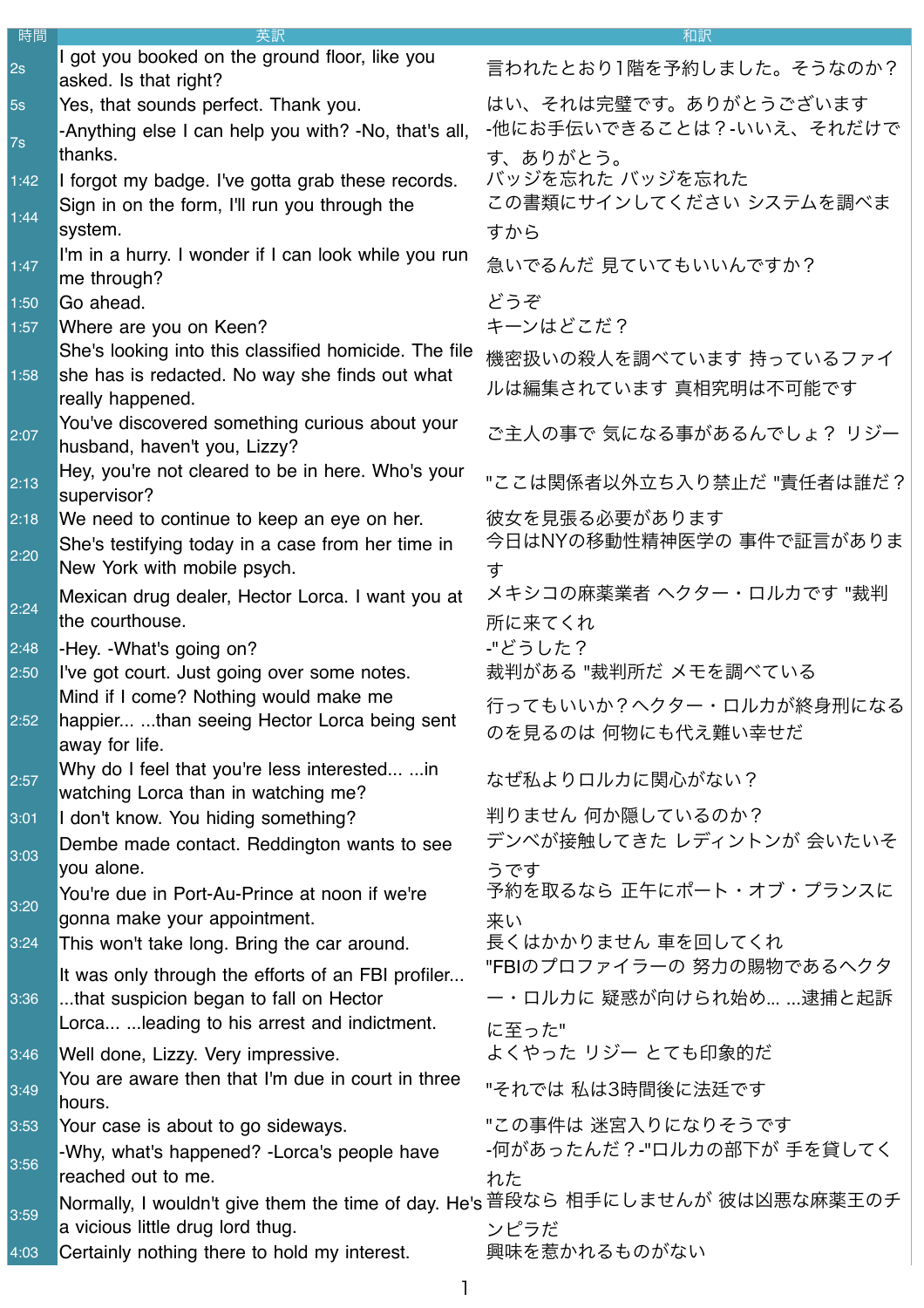| 4:06         | But their request is of great interest because it<br>concerns you.                         | しかし 彼らの要求は あなたに関係するものです                                         |
|--------------|--------------------------------------------------------------------------------------------|-----------------------------------------------------------------|
| 4:10         | -What's he asking for? - Transportation out of the<br>country.                             | -彼の要求は?-国外への移送です                                                |
| 4:13         | New identity, passport, bank account, credit cards.                                        | 新しい身分証明書、パスポート、銀行口座、クレジ<br>ットカード。                               |
| 4:17         | As well as the proper introductions to reestablish<br>his operations elsewhere.            | 新しい身分証明書、パスポート、銀行口座、クレジ<br>ットカード それに、他の場所で事業を再開するた<br>めの適切な紹介状も |
| 4:21         | And he wants it by tomorrow night.                                                         | そして明日の夜までにと                                                     |
| 4:24         | For whatever reason, Lorca is under the<br>impression he's about to be a free man.         | どんな理由があろうと ロルカは自由の身になれる<br>と 思っている                              |
| 4:28         | I've got a witness testifying today who's got him<br>cold.                                 | 今日 証人が証言したが 彼は冷静だった                                             |
| 4:32         | -Lorca's not going anywhere. -Something is going<br>to happen, Lizzy.                      | -ロルカはどこにも行きません。-何かが起こるわ リ<br>ジー                                 |
| 4:37         | I don't think you're going to have a very good day<br>in court at all.                     | 法廷で良い顔を するとは思えないな                                               |
| 5:21         | Francesca Trevino was abducted from a school<br>parking lot.                               | フランチェスカ・トレヴィノは 学校の駐車場で誘<br>拐されました                               |
| 5:25         | Lisa Molinera was taken outside a movie theater.                                           | リサ・モリネラは映画館の外で 誘拐された                                            |
| 5:29         | Bill Jackson, he kissed his wife goodbye one day<br>to go for a jog.                       | ビル・ジャクソンは ある日ジョギングに行くため<br>に 妻に別れのキスをした                         |
| 5:35         | Miguel Romera, Daniela Morales                                                             | ミゲル・ロメラ ダニエラ・モラレス                                               |
| 5:41         | Roberto Pena.                                                                              | …ロベルト・ペーニャ                                                      |
| 5:43         | One hundred and nine victims over the course of<br>six years.                              | 6年間で190人の犠牲者が出た                                                 |
| 5:47         | Members of U.S. and Mexican law enforcement<br>agencies                                    | 米国とメキシコの 捜査当局が                                                  |
| 5:51         | preparing cases against the criminal cartel run by "ロルカが経営するカルテルに" "対抗する裁判を準<br>Mr. Lorca. | 備中です                                                            |
| 5:56         | They were witnesses, prepared to testify against<br>him.                                   | "彼らは 証人であり" "彼に不利な証言をする用意が<br>ありました                             |
| 5:58         | They are all presumed dead. None of them have<br>ever been found.                          | "全員死亡と推定され "誰一人 見つかっていません                                       |
| 6:04         | Mr. Pena, can you please tell the court                                                    | ペーニャさん 裁判所に話して頂けますか?                                            |
| 6:06         | what your connection is to this tragic situation?                                          | この悲劇的な状況に どう関わっているのでしょう<br>か?                                   |
| 6:10         | That's my son. Bobby Pena. He was a member of<br>the U.S. Border Patrol.                   | 私の息子です ボビー・ペーニャです 国境警備隊の<br>一員でした                               |
| 6:16         | He was taken. We never saw him again.                                                      | 誘拐されました それ以来 行方不明です                                             |
| 6:21         | I know who did it. I saw him.                                                              | 犯人を知っています 彼を見たんだ                                                |
| 6:25         | I know who killed my son!                                                                  | 誰が私の息子を殺したか知ってる!                                                |
| 6:29         | Oh, my God, he's not breathing!                                                            | なんてことだ 息をしていない!                                                 |
| 6:31<br>6:33 | Get the paramedics in here.<br>Bailiff, secure the defendant, I want this courtroom        | 救急隊員を呼べ<br>廷吏は被告を確保しなさい この法廷を空にして欲                              |
|              | cleared.                                                                                   | しい                                                              |
| 6:39<br>6:42 | -Who is that? - It's gonna be okay.<br>What's going to happen?                             | -あれは誰だ?-大丈夫だ<br>どうなるんだ?                                         |
| 6:44         | If the juror can't continue, they bring an alternate.                                      | 陪審員が続けられない場合 補欠を連れてきます                                          |
|              |                                                                                            |                                                                 |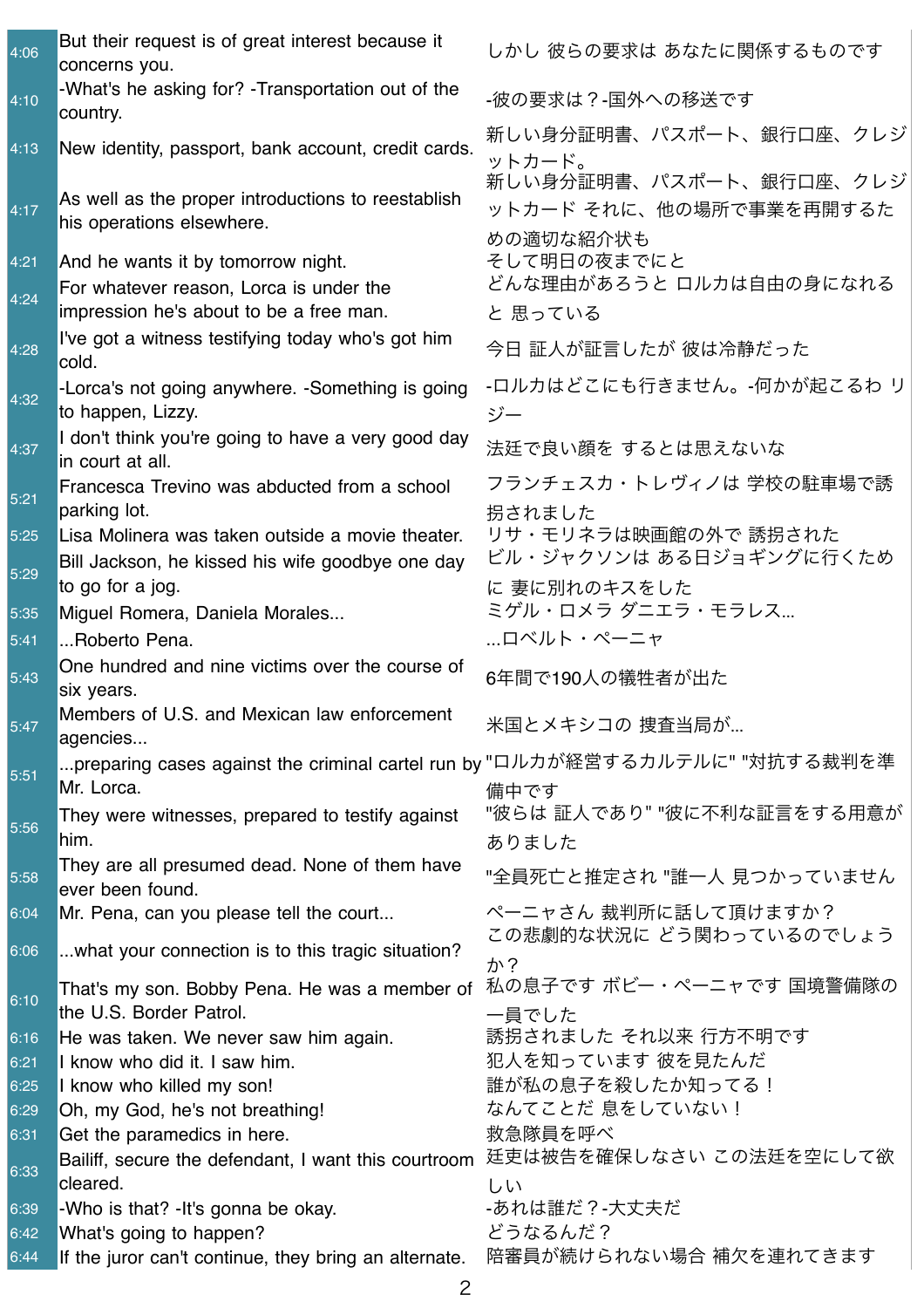| 6:46<br>6:49 | -We're gonna keep you. -I'll take it from here.<br>-What about my wife? -I'll find her, bring her back. | -私たちはあなたを守ります -ここからは私がやるわ<br>-妻はどうするんだ?-私が見つけて連れてくる                                      |
|--------------|---------------------------------------------------------------------------------------------------------|------------------------------------------------------------------------------------------|
|              | We got Lorca secure. Just got it from the EMT, the                                                      | ロルカを確保しました 救急隊員から聞いたが 心臓                                                                 |
| 7:05         | heart attack was chemically induced. That juror                                                         | 発作は化学的に起こされたものだ 陪審員は毒殺さ                                                                  |
|              | was poisoned.                                                                                           | れた                                                                                       |
| 7:19         | Stairs.                                                                                                 | 階段                                                                                       |
| 7:49         | The manufacturer has replicated the specs of the<br>FIM-92  with a few small improvements.              | 製造元はFIM -92の仕様を 再現しています   少<br>しだけ改良しました                                                 |
| 7:54         | It's lighter, more consistent tracking. I'm confident<br>your client will be thrilled.                  | より軽く、より安定した追従性を実現しました 依<br>頼人も満足するはずだ                                                    |
| 8:02         | -Put him on. -Mr. Reddington is not--                                                                   | -彼を出せ -レディントン氏は…                                                                         |
| 8:04         | -Now! - It seems to be urgent.                                                                          | -今すぐ!-緊急のようです。                                                                           |
| 8:11         | Yes, we also have a few dozen of those.                                                                 | ええ、私たちも数十個持っています。                                                                        |
| 8:14         | Sweetheart, not really the most convenient time for<br>me.                                              | お嬢さん、こんな時に何だが…                                                                           |
| 8:17         | -I don't give a rat's ass. Where are you? - Haiti.                                                      | -私は気にしないぞ。どこにいるんだ?-ハイチで<br>す。                                                            |
| 8:20         | -Doing what? - Keeping up appearances. I'm a<br>criminal.                                               | -何をしてるんだ? -体裁を保つためよ 私は犯罪者<br>だ                                                           |
|              | The minute I stop being one, I become quite                                                             | 私は犯罪者だ それを止めた途端、私は全く役に立                                                                  |
| 8:22         | useless.                                                                                                | たなくなる。                                                                                   |
|              |                                                                                                         | 私の証人はもういない ロルカの部下が あなたに連                                                                 |
| 8:25         | My witness is gone. Lorca's people contacted you.                                                       | 絡した                                                                                      |
| 8:27         | -What did they say, exactly? -I told you what I<br>know.                                                | -何を言われた?-知っている事を話した                                                                      |
| 8:30         | -Beyond that, I really can't help. -A man's life is at<br>stake.                                        | -それ以上は、本当にどうしようもない。-男の命が<br>かかっているんだ。                                                    |
| 8:33         | stakes.                                                                                                 | A man's life is always at stake, and tragically low  人の命は常に危険にさらされている、そして悲劇的<br>に低い賭け金で。 |
| 8:36         | I should remind you I did not offer my services                                                         | 私はあなたにサービスを提供したわけではないこと<br>を お伝えしなければなりません                                               |
| 8:39         | so I could help you round up your run- of-the-mill<br>drug lord or what-have-you.                       | その辺の麻薬王やらを 捕まえるのを手伝うためだ                                                                  |
| 8:43         | You all seem to be doing a perfectly mediocre job<br>of that on your own.                               | あなた方は自分で完璧に平凡な仕事をこなしている                                                                  |
| 8:46         | I'm after the big game, Lizzy. The ones that matter. 俺は大物を捕まえたいんだ、リジー "重要な事だ                            | ようだ                                                                                      |
| 8:50         | This case matters to me.                                                                                | "この事件は 私にとって重要です                                                                         |
| 8:52         | To the hundreds of families who deserve to know "何百もの遺族が知るべき                                            |                                                                                          |
| 8:54         | what happened to their loved ones. No bodies                                                            | "愛する者に何が起きたか 知る権利があります "遺                                                                |
|              | were recovered.                                                                                         | 体は回収されず<br>彼らはさよならを言うこともなく 死者を埋葬する                                                       |
| 8:57         | They never got to say goodbye, to bury their dead.                                                      | こともなかった                                                                                  |
| 9:00         | Did you say hundreds? And no bodies have ever<br>been found?                                            | 数百と言ったか?遺体も見つかってないのか?                                                                    |
| 9:04         | What? What are you thinking?                                                                            | 何?何を考えてるんだ?                                                                              |
| 9:08         | Nothing.                                                                                                | 何も                                                                                       |
| 9:10         | You should go home, Lizzy. Pour yourself a<br>Chardonnay and move on.                                   | 家に帰りなさい リジー "シャルドネでも飲んで 進<br>むといい                                                        |
| 9:14         | Your witness is most likely dead, I think you<br>already know that.                                     | あなたの目撃者は死んでいる可能性が高い それは<br>すでに知っていると思う                                                   |
|              |                                                                                                         |                                                                                          |

3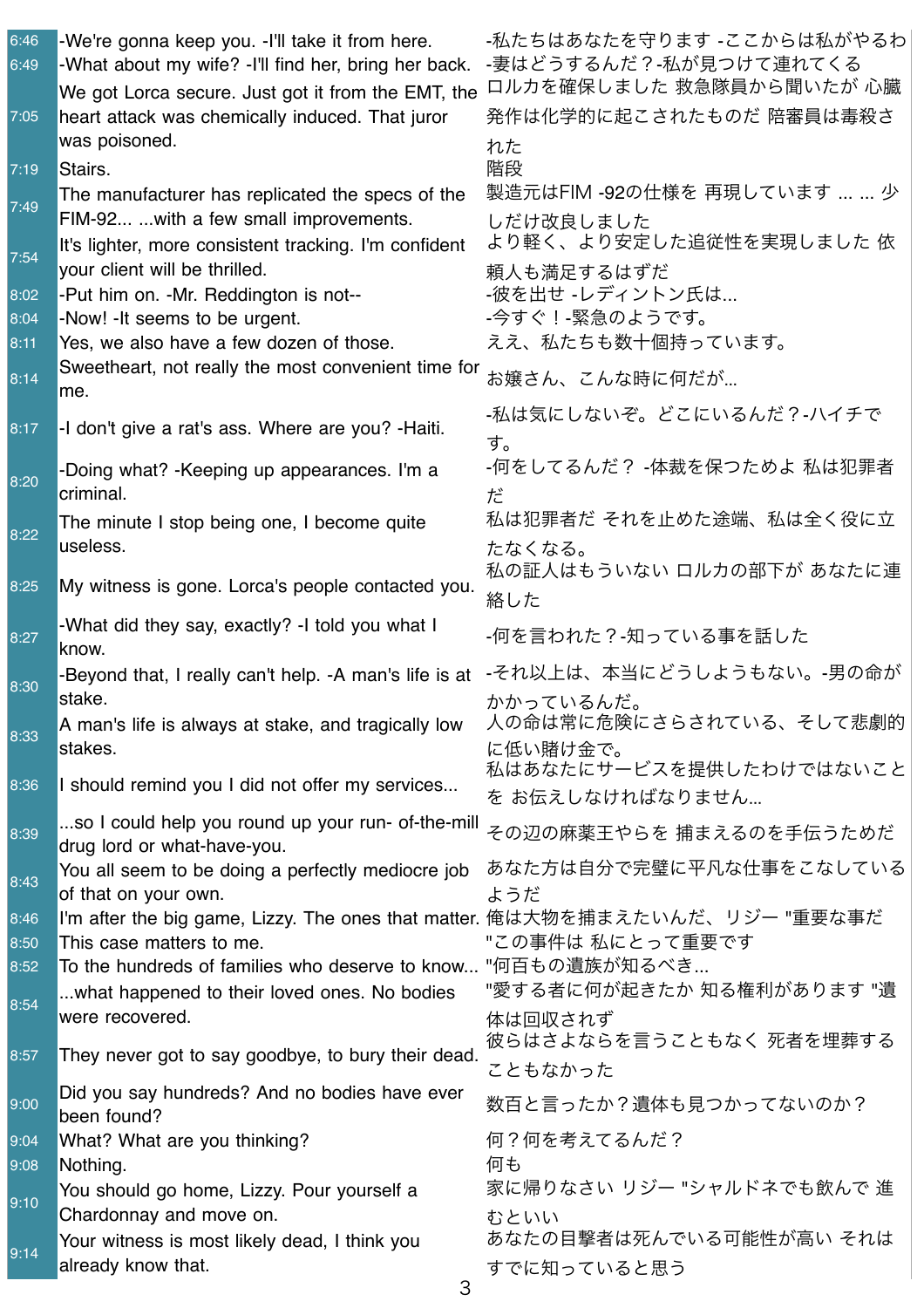| 9:18           | And if what you're telling me is true, you'll probably あなたの話が本当なら 彼を見つけることはできな |                                 |
|----------------|--------------------------------------------------------------------------------|---------------------------------|
|                | never find him, either.                                                        | いわ                              |
| 10:29          | -How you holding up? -Fine.                                                    | -調子はどうだ?-いいぜ                    |
|                | 10:33 Nice try but I always know when you're lying.                            | いい試みだが、私は君が嘘をつくときいつもわかる<br>んだ。  |
|                | 10:37 - Really? - Yeah. I know all your tells.                                 | -本当に?-ああ、君の嘘は全てお見通しだ。           |
| 10:42          | Right now, you're telling me that you wanna be<br>alone.                       | 今は一人になりたいと 言っているんだろ?            |
|                | 10:47 And that's okay                                                          | それでいいんだ                         |
| 10:50          | but I just wanted to say what happened today is                                | でも、言いたいのは…今日起きたことは…君の仕事         |
|                | just part of your job.                                                         | の一部だ。                           |
|                | You deal with bad people  and sometimes, bad                                   | あなたは悪い人を相手にしてる・・・そして、時          |
| 10:55          | things are gonna happen and that's not your fault.                             | には悪いことが起きるけど それはあなたのせいじ         |
|                |                                                                                | ゃないわ。                           |
|                | 11:05 What's this?                                                             | これは何だ?                          |
| 11:10          | -It's -I mean, besides the best day ever?                                      | -それは… -つまり、今までで最高の日以外に?         |
| 11:16<br>11:20 | Right?<br>Right.                                                               | そうだろ?<br>そうだね                   |
| 11:23          | Hey, I get it.                                                                 | おい、わかったぞ。                       |
|                | Bad day at work, come home, don't wanna talk to                                |                                 |
| 11:24          | anybody                                                                        | 仕事で疲れて帰ってきたら誰とも話したくない           |
|                | especially someone whose stitches are officially                               |                                 |
| 11:29          | oozing.                                                                        | 特に縫い目から血がにじむような人はね              |
|                | 11:32 It's so gross, I know.                                                   | 気持ち悪いよね                         |
| 11:34          | Then you park yourself in here and cheer yourself                              | そんな時 ここに来て 元気になるんだ 昔の事を思い       |
|                | up with memories of better times.                                              | 出して                             |
| 11:43          | We were in Boston that weekend.                                                | あの週末はボストンにいた                    |
|                | 11:47 - You had that job interview. - Yeah.                                    | -仕事の面接があったんでしょ?-ああ              |
|                | 11:50 - It was a great trip. - Yeah.                                           | -素晴らしい旅だった。-そうだね。               |
|                | 11:53 God, when was the last time that we did that?                            | 神様、私たちが最後にそれをしたのはいつですか?         |
| 11:55          | You know, that we just packed up the car and got<br>the hell out of here?      | 車に荷物を積んで、さっさと出発したのは?            |
|                | 12:01 Because we need that, like, right now.                                   | だって、今すぐにでもそうしたいから。              |
| 12:05          | -You have no idea. -I know.                                                    | -あなたにはわからないわ。-わかってる。            |
| 12:13          | -Do I really have tells? - Lizzy, you're an open                               | -本当に教えてくれるの?-リジー、あなたって開け        |
|                | book.                                                                          | っぴろげね。                          |
|                | 12:18 Which is one of the things I love about you.                             | リジー、君は開けっぴろげだ。それが君の好きなと         |
|                |                                                                                | ころさ。<br>いつも何を考えてるか お見通しなんだから    |
| 12:21          | Because I always know exactly what you're<br>thinking.                         |                                 |
| 12:29          | -Keen. - We found out where they took Pena.                                    | -"キーン -ペーニャの居場所が判ったんだ           |
| 12:32          | My witness saw a white van leaving the<br>courthouse.                          | 目撃者が裁判所から去る 白いバンを見たんだ           |
| 12:35          | They found it abandoned ten blocks away.                                       | 10ブロック先で乗り捨てられていた               |
|                | Traffic camera picked up the swap car, APB got a                               | 交通カメラに映った車と APBが地元警察からナン        |
| 12:38          | hit on the plate from local PD.                                                | バーを聞き出しました                      |
|                | 12:42 The desk clerk said it was a large black duffel bag.                     | 受付によると、大きな黒いダッフルバッグだったそ<br>うです。 |
|                | 12:45 There's no sign of him. I'm sorry.                                       | 彼の痕跡はありません 残念ですが                |
|                | 12:47 - Forensics been through? - They're going now.                           | -科学捜査班は?-今、行っています               |
|                |                                                                                |                                 |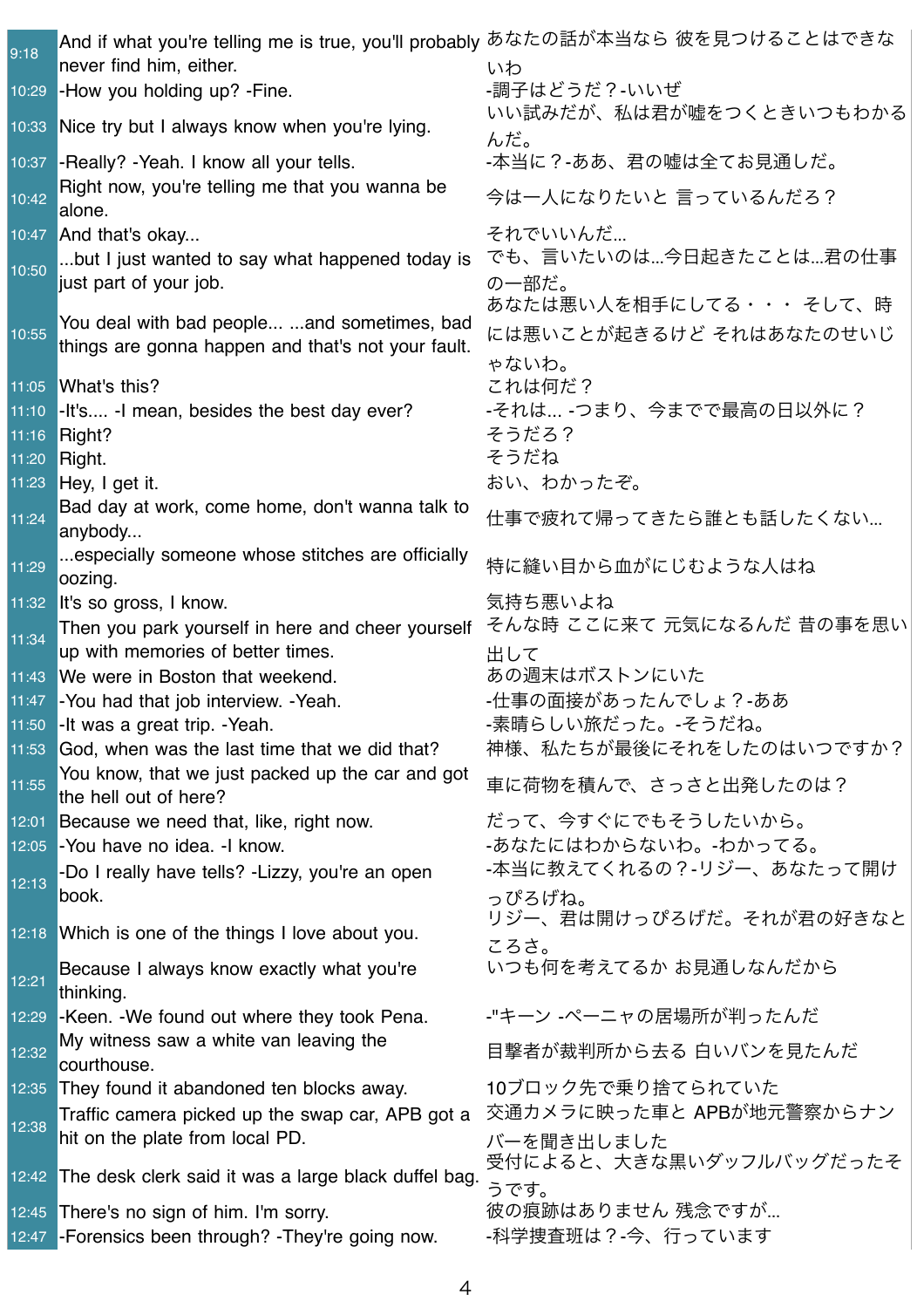| 12:49          | They found a hair on the bed but we don't think it's ベッドに髪の毛がありましたが 人間のものとは思<br>human.                    | えません                                        |
|----------------|-----------------------------------------------------------------------------------------------------------|---------------------------------------------|
| 12:52          | The desk clerk said he saw the suspect with a                                                             | フロント係は容疑者が犬を連れているのを見たと言                     |
| 12:54          | dog.<br>We found traces of adhesive on the walls. We                                                      | っています。<br>壁には接着剤の跡がありました 防水シートかビニ           |
| 12:59          | think he may be used tarps or plastic sheeting.<br>It's a motel room. Should be latent prints all over    | ールシートの 使用と思われます<br>モーテルの部屋です そこら中に潜伏指紋があるは  |
|                | and there's nothing. He's wiped the place clean.<br>-What do you want? -I've been thinking about your     | ずだが 何もない きれいに拭き取ってる                         |
| 13:22<br>13:26 | case.<br> -What do you have so far? -I'm at the crime scene. -今のところ何があるんだ?-犯罪現場にいるんだ                      | -何の用だ?-君の事件について考えてたんだ。                      |
| 13:30          | Or what we think is the crime scene.                                                                      | あるいは犯罪現場と思われる場所にいる                          |
| 13:32<br>13:34 | -You didn't find anything. -Not much.<br>Tape residue on the walls?                                       | -何も見つかってないのか -あまりない<br>壁にテープの跡が?            |
| 13:37          | -How do you know that? - Look in the tub.                                                                 | -どうしてわかるの?-浴槽の中を見てみろ                        |
| 13:42          | Run your fingers around the drain. What do you<br>smell?                                                  | 排水口の周りを指でなぞるんだ どんな匂いがす<br><u>කි</u> ?       |
| 13:47          | Chemicals.                                                                                                | 化学物質だ                                       |
| 13:50          | You see, Lizzy, now I'm interested.                                                                       | ほらね、リジー 今は興味があるんだ                           |
| 13:53          | -Why? - The Stewmaker is in town.                                                                         | -なぜ?-シチューメイカーが街にいるのよ                        |
| 13:57          | You're going to need a plumber.                                                                           | 配管工が必要になるぞ                                  |
| 14:01          | The Stewmaker is a true blacklister.                                                                      | "シチューメイカー "は ブラックリストに載ってい<br>る              |
| 14:04          | The only fellow to engage when one has a<br>particular sort of disposal problem.                          | "シチューメイカー "は ブラックリストに載る男で<br>特殊な廃棄物処理に 関しては |
| 14:11          | He's a chemical expert, who turns his victims into<br>chemical stew.                                      | 彼は化学の専門家だ 犠牲者を化学シチューに変え<br>る                |
|                | 14:15 Thus the nom de guerre. No DNA, no nothing.                                                         | だから "シチューメイカー "と DNAも何もない                   |
|                | 14:18 He makes corporeal problems literally disappear.                                                    | 肉体的な問題を文字通り消滅させる<br>しかし、リストに載ったのは 技術的な問題だけで |
| 14:23          | But it's much more than the proficiency of his<br>tradecraft that gets him on the list.                   | はない                                         |
| 14:29          | He's a trophy collector.                                                                                  | 彼はトロフィーコレクターだ                               |
|                | 14:32 Remembrances of his victims. Memori morti.                                                          | 犠牲者の思い出の品 "死者の記憶                            |
| 14:38          | Now, you've lost your witness and with him, your<br>case.                                                 | 君は証人を失い 訴訟もなくなった                            |
|                | 14:42 But the Stewmaker is the key to so much more.<br>He's served the needs of international syndicates, | だが "シチューメイカー "は それ以上の鍵だ                     |
| 14:46          | repressive regimes.                                                                                       | 国際的なシンジケートや抑圧的な政権に仕えてる                      |
|                | 14:51 Anyone with a need and the means to pay.                                                            | 必要な時に必要なだけ                                  |
| 14:54          | The Stewmaker knows where all the bodies are<br>buried.                                                   | シチューメイカーは死体の隠し場所も知ってる                       |
| 14:57          | He's got the answers to hundreds of unsolved<br>murders.                                                  | 何百もの未解決殺人の 答えを持っている                         |
|                | 15:01 So how do we get him?                                                                               | どうやって彼を捕まえる?                                |
| 15:04          | He's notoriously cautious, I don't even know who                                                          | 彼は用心深い性格で どこに拠点を置いているかも                     |
|                | he is or where he bases his operation.                                                                    | 知らない                                        |
| 15:09          | -And believe me, I've tried to find him. -Lorca<br>knows.                                                 | -そして、信じてくれ、私は彼を見つけようとした<br>んだ。-ロルカは知っている    |
|                | 15:12 If not his name, he knows how to make contact.                                                      | ロルカは知っている 名前を聞かなくても 連絡方法<br>は知っている          |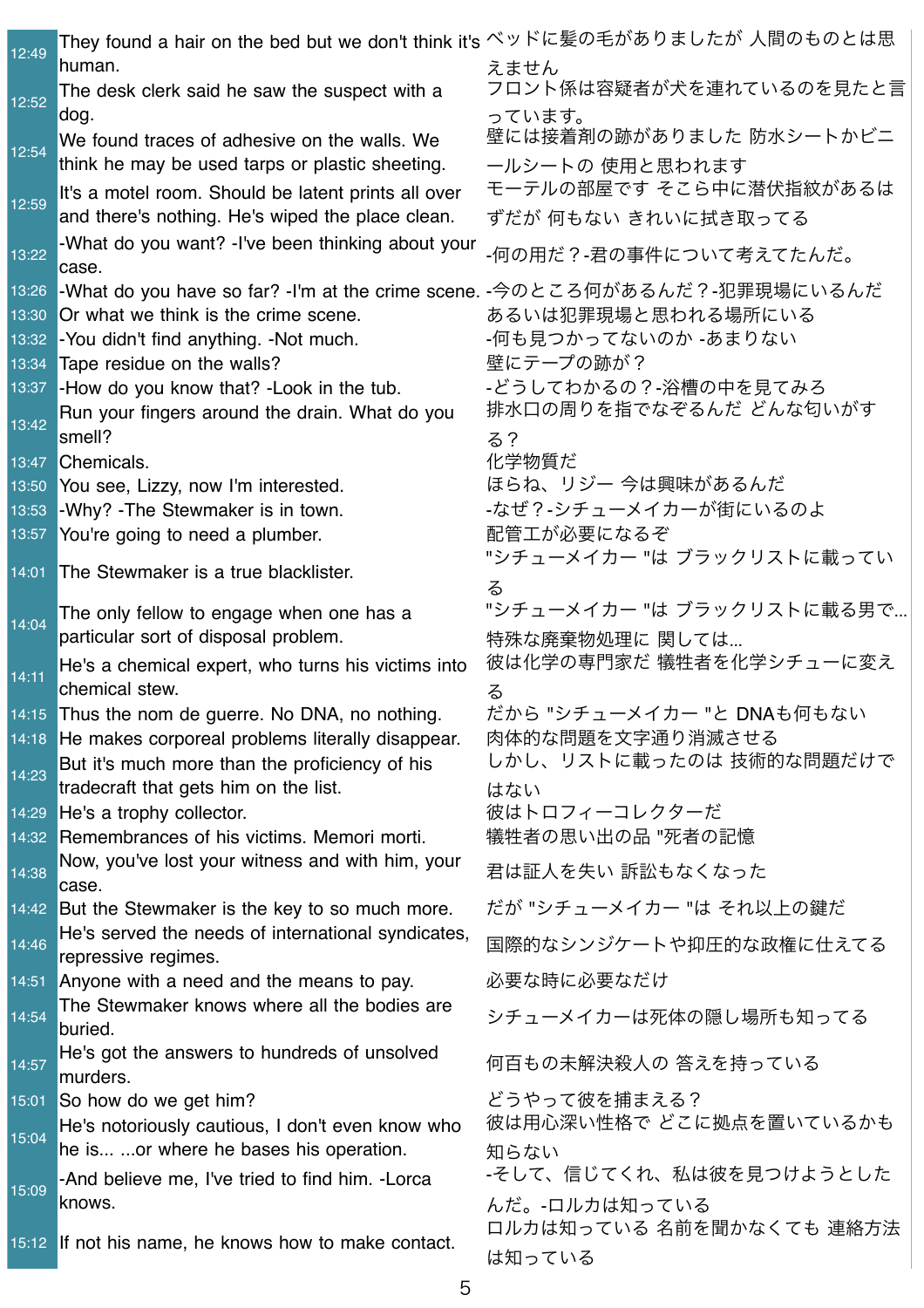| 15:15 | Yes. I suggest you encourage Mr. Lorca to share<br>that information.                            | ロルカにその情報を 伝えるように勧めた方がいい                      |
|-------|-------------------------------------------------------------------------------------------------|----------------------------------------------|
| 15:20 | The Stewmaker is obviously here now but he won't<br>be for long.                                | シチューメイカーはここにいるが 長くはいない                       |
| 15:23 | And if you let him slip away, he'll be as gone as<br>his victims                                | 逃がせば犠牲者と同じに消える                               |
| 15:27 | and you'll never see him again.<br>We know Luis Pena is dead, we know about the                 | …そして2度と会う事はない<br>ルイス・ペナは死んでいるし シチューメイカーも     |
| 15:31 | Stewmaker.                                                                                      | 知っている                                        |
|       | 15:33 My client has no idea what you're talking about.                                          | 依頼人は何を言ってるのか 分かってない                          |
| 15:36 | Co-operate, help us nail this guy and we can talk a<br>plea agreement.                          | 協力してくれれば司法取引をする                              |
| 15:39 | You're responsible for Luis's safety.                                                           | ルイスの安全は あなたの責任です                             |
| 15:42 | I'm sure you promised him all sorts of protection to<br>compel him to testify.                  | 彼に証言させるためにあらゆる種類の保護を約束し<br>たはずだ              |
| 15:47 | This is on you. I had nothing to do with it.                                                    | これは あなたの責任よ 私は何もしていない                        |
| 15:58 | -The government is dropping this case. -That is a<br>surprise.                                  | -政府はこの事件を取り下げました -それは驚きで<br>す。               |
|       | The thing about narco dollars is that they find their                                           | 麻薬資金の流れは……かなり悪い方向に 向かって                      |
| 16:04 | way  into some pretty unsavory hands.                                                           | るようだ                                         |
| 16:09 | We've got files on shell corporations numbered                                                  | ヘクター・ロルカに関連した ペーパーカンパニーや                     |
|       | accounts all related to a mysterious Hector Lorca.                                              | 口座番号の 記録があります                                |
|       | 16:14 But you're not such a mystery anymore.<br>You're bringing money laundering charges? Based | しかし あなたはもう謎ではありません<br>資金洗浄を 告発しているのですか?どんな根拠 |
| 16:16 | on what evidence?                                                                               | で?                                           |
| 16:20 | -Are you dropping this case or not? - This case,<br>yes.                                        | -この訴訟を取り下げたのか?-この件はそうだ                       |
| 16:23 | Homeland Security suspects you may be                                                           | この件はそうだ 国土安全保障省は君が団体を通し                      |
|       | laundering money through entities                                                               | て 資金洗浄をしていると疑っている                            |
| 16:27 | -with ties to terrorist organizations. -That's a load<br>of crap and you know it.               | -テロ組織との繋がりを疑っています -そんなのでた<br>らめだ、わかってるだろ     |
| 16:31 | -Why would they think that? -Because we told<br>them he is.                                     | -なぜ彼らはそう思うんだ?-なぜそう思うのです<br>ゕ?                |
| 16:34 | Homeland's gonna stick you in a nice hole                                                       | 国土安全保障省がお前をどこかに閉じ込めるだろう                      |
|       | someplace while we check it out.<br>16:38 And that could take some time, you know?              | よ。<br>時間はかかるだろうが                             |
|       | Give us the Stewmaker and we'll set you up in a                                                 | シチューメイカーを渡せば 居心地のいいスーパー                      |
| 16:41 | nice, cozy Super Max.                                                                           | マックスを用意する                                    |
|       | I don't think you understand who you're hunting.                                                | 誰を狩ってるのか 分かってないようだな この男                      |
|       | 16:45 This man, he is much more dangerous than your<br>agents.                                  | は…あなたの部下よりずっと危険よ                             |
| 16:51 | I'll take my chances with Homeland.                                                             | 私は国土安全保障省に賭けるよ。                              |
| 16:54 | I'm a survivor, I like my odds.                                                                 | 私は生存者だ 勝算はある                                 |
| 17:24 | Once I turn you over to Homeland, it's beyond my                                                | 国土安全保障省にあなたを引き渡したらもう手遅れ                      |
| 17:28 | ability to help you.<br>You've helped me enough, Agent Keen.                                    | ょ<br>十分助けてもらったよ、キーン捜査官。                      |
|       | You disrupted my business, my life. You've                                                      | 私の仕事と人生を 滅茶苦茶にしやがって 私や家族                     |
| 17:30 | embarrassed me, my family.                                                                      | に恥をかかせた                                      |
| 17:36 | You think you know me, with your profiles?                                                      | プロファイルで私を 知っているつもり?                          |
| 17:40 | You have no idea.                                                                               | 何もわかっちゃいない                                   |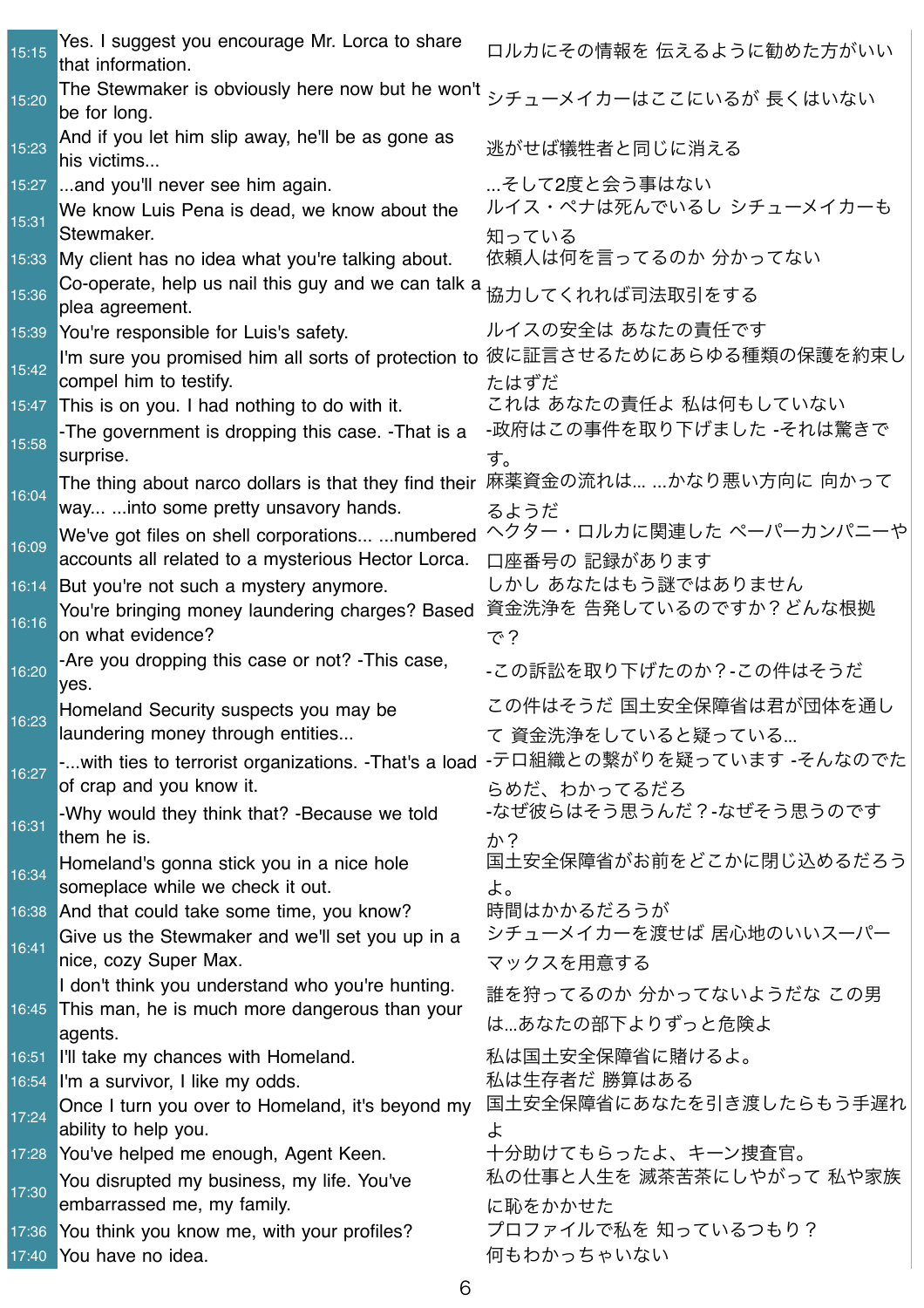| 18:15 | -We just got this footage from the airport. - What                      | -空港からこの映像が届きました。-襲撃のことを何              |
|-------|-------------------------------------------------------------------------|---------------------------------------|
|       | did you know about the attack?                                          | か知っていましたか?                            |
| 18:19 | -How did they know where to strike? -If you had                         | -どうして攻撃場所がわかったの?-もし、あなたが              |
|       | anything to do with this--                                              | 関係しているのなら                             |
| 18:22 | You're forgetting we want the same thing, Agent                         | 私たちの目的が同じだということをお忘れですか?               |
|       | Ressler.                                                                | レスラー捜査官                               |
| 18:25 | Why would he kidnap Agent Keen? What's his play なぜ彼はキーン捜査官を誘拐したのですか?目的は |                                       |
|       | here?                                                                   | 何だ?                                   |
| 18:28 | I have a contract with Lorca to personally hand                         | ロルカと個人的に契約を結んでいて 新しいIDを渡              |
|       | him a new identity.                                                     | した                                    |
|       | 18:32 That's never gonna happen.                                        | それはあり得ません<br>証人は死に ロルカは消え キーン捜査官もさらわれ |
| 18:33 | Your witness is dead, you lost Lorca and he took                        |                                       |
|       | Agent Keen.<br>I'd say my meeting with Lorca might be the               | た                                     |
| 18:37 | equivalent  of you falling on your ass and                              | ロルカと会うのは 君が尻餅をついて クリスマスの              |
|       | landing in a pile of Christmas.                                         | 山を築くのと 同じ事だ                           |
|       | -We'll need time to set up a sting. -He's been                          | -"おとり捜査の時間が必要だ -"彼は何年も捕まって            |
| 18:43 | evading capture for years.                                              | いない                                   |
|       |                                                                         | 彼は何年も捕まるのを避けてきた 今まで以上に警               |
| 18:47 | He'll be more on guard than ever. Any change of                         | 戒するだろう 計画を変更すれば、彼を失うことに               |
|       | plans and we'll lose him.                                               | なる                                    |
|       | 18:51 I meet with Lorca alone.                                          | ロルカとは2人だけで会う                          |
|       | An FBI agent's life is in jeopardy, there's no                          |                                       |
| 18:53 | bargaining here.                                                        | FBI捜査官の命が掛かっている 交渉の余地はない              |
| 18:57 | When confronting complex equations the                                  | 複雑な方程式に対峙する時 最も単純な解法が正解               |
|       | simplest solution is most often the correct one.                        | となる場合が多い                              |
|       | 19:02 You lost her, I can find her. It's that simple.                   | あなたが見失えば 私が見つけます 簡単なことだ               |
|       | 19:07 I'm coming with you.                                              | 一緒に行く                                 |
| 19:10 | Then understand, I take no responsibility for your                      | それなら理解してくれ 私は君の安全に何の責任も               |
|       | safety.                                                                 | 取らない                                  |
|       | 19:14 And the FBI backs off, no surveillance, no wires.                 | FBIも手を引くし、監視もしないし、盗聴もしな               |
|       |                                                                         | $\mathsf{U}_\mathsf{a}$               |
| 19:17 | Or you can find what's left of Agent Keen<br>yourselves.                | もしくは キーン捜査官の 亡き骸を捜すかだ                 |
|       | As soon as you have information on Agent Keen,                          |                                       |
| 19:31 | contact me.                                                             | キーン捜査官の情報を得たら すぐ私に連絡しろ                |
|       | -I'll get backup and we'll take him. -No, I'm gonna                     | -"応援を呼んで彼を連れて行く -いや、私が彼を安             |
| 19:34 | make him feel safe.                                                     | 全にする                                  |
| 19:37 | Lorca's gonna walk and you're gonna have to trust                       | ロルカは歩く 私を信じろ                          |
|       | me.                                                                     |                                       |
| 19:40 | Lorca's not going anywhere. And I'll never trust                        | ロルカはどこにも行きません あなたを信用する事               |
|       | you. You know why?                                                      | はない なぜか判るか?                           |
| 19:43 | Because after tracking me for years you've                              | 何年も私を追跡して来て… …否定出来ない事実が               |
|       | come up with one undeniable truth.                                      | 判ったからだ                                |
| 19:48 | I only do what's good for me and that is a person                       | 私は自分に都合の良い事しか しないし それは君               |
|       | you can trust, Donald.                                                  | が信頼する 人間だからだ ドナルド                     |
|       | 19:52 Now let's go.                                                     | さあ行こう                                 |
| 20:01 | Lorca will have questions about you, you'll need                        | ロルカは君について質問する 簡潔な答えが必要だ               |
|       | breviloquent answers.                                                   |                                       |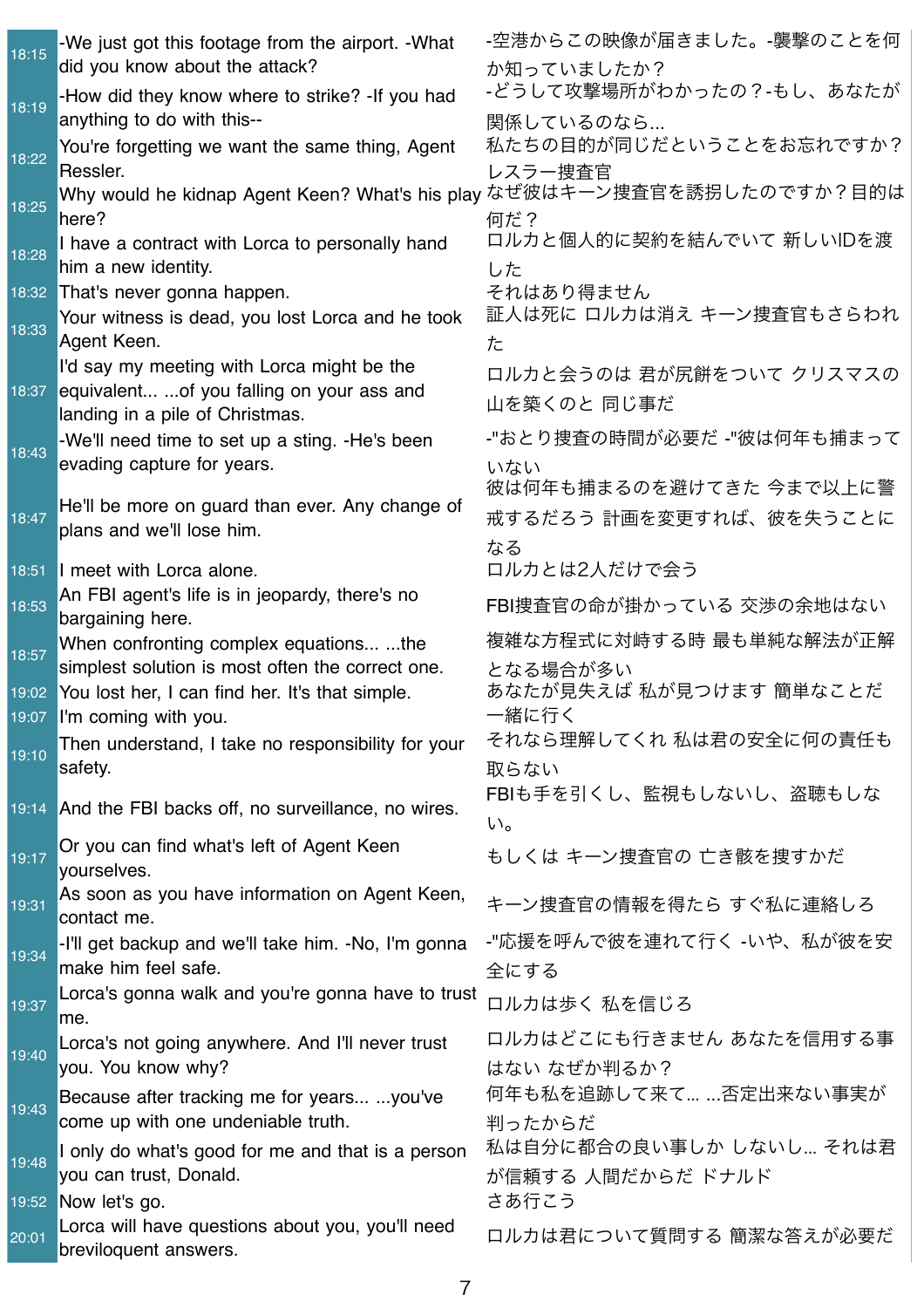|                | 20:05 Ready?                                                                                                         | 準備はいいか?<br>こんばんは みなさん レイモンド・レディントンで          |
|----------------|----------------------------------------------------------------------------------------------------------------------|----------------------------------------------|
| 20:13          | Good evening, gentlemen, I'm Raymond<br>Reddington.                                                                  | す                                            |
| 20:35          | -Mr. Lorca, I'm Raymond Reddington. - I didn't<br>expect two of you.                                                 | -ロルカさん -レイモンド・レディントンです -まさ<br>か2人とはね         |
| 20:40          | Oh, this is Special Agent Donald Ressler -of<br>the Federal Bureau of Investigation. - What--?                       | こちらは レスラー捜査官で -連邦捜査局のドナル<br>ド・レスラーです -"何ですと? |
| 20:45          | It must be open season on the FBI. I like it.                                                                        | FBIの "開店休業 "だな 気に入った                         |
| 20:49<br>20:56 | He insisted, dying to meet you.<br>What's he saying?                                                                 | 彼はあなたに会いたがっていた<br>何て言ってるんだ?                  |
| 20:58          | He's telling his men to be ready to cut off your<br>head.                                                            | 部下にお前の首を切る用意をしろってさ                           |
| 21:01          | You wanna tell me why I shouldn't? One chance,                                                                       | なぜそうしないのか 教えてくれないか?チャンスは                     |
|                | make it a good one.<br>21:06 - Better start talking, Donald. - Red                                                   | 一度きりだ、いいものにしろよ<br>-早く言えよ、ドナルド -レッド           |
| 21:09          | Kill him.                                                                                                            | 殺せ                                           |
| 21:14          | He's also a wonderful dancer.                                                                                        | 彼は素晴らしいダンサーでもある。                             |
|                | 21:16 How do you think Red got a new ID?                                                                             | レッドはどうやって新しいIDを手に入れたと思う?                     |
| 21:19          | New passports, established Interpol data<br>background?                                                              | 新しいパスポート、インターポールのデータ背景を<br>確立?               |
|                | 21:22 New history, false prints? That's all me.                                                                      | 新しい履歴、偽の指紋?全て私だ                              |
| 21:26          | I'm not the guy you kill, Hector, I'm the guy you<br>pay.                                                            | 私は君が殺す相手ではないよ ヘクター 君が金を払<br>う相手だ             |
| 21:29          | And if I didn't show up for dinner tonight, you're<br>dead by morning.                                               | 今夜の夕食に現れなければ朝までに死んでいる                        |
| 21:34          | -Is this true? -It is indeed.                                                                                        | -本当なのか?-確かにそうだ                               |
|                | 21:37 Crooked as a Corsican Highway. He's an asset.                                                                  | コルシカ島のハイウェイのように曲がっている。彼<br>は資産家だ             |
| 21:40          | So if you're gonna kill my inside man, the least you <sub>私の内通者を殺すなら 礼を尽くせ</sub><br>could do is thank him first.     |                                              |
| 21:51          | Your new life, I hope it's an interesting one.                                                                       | 君の新しい人生が 面白くなるといいな                           |
| 21:54          | I've also arranged a flight to take you to<br>Venezuela. You just need to sit tight for at least 12                  | ベネズエラへの飛行機も手配した。最低12時間待<br>ってくれ              |
|                | hours.<br>-No, I'm leaving now. Tonight. -Not with my                                                                | -いや、もう帰るよ。今夜だ。-私の援助がなけれ                      |
| 22:00          | assistance, you're not.                                                                                              | ば、無理だ。                                       |
| 22:05          | You're bad for business. You've made a mess.                                                                         | お前は商売にならない。君は混乱を招いたんだ                        |
| 22:08          | You abducted an FBI agent. I presume she's                                                                           | あなたはFBI捜査官を誘拐した。彼女は死んだんだ                     |
|                | dead?<br>$22:12$ don't know.                                                                                         | ろう?<br>知らないよ                                 |
|                | In any event, the city's locked down. I can't have                                                                   | いずれにせよ 街は封鎖された 私の指紋がついたま                     |
|                | 22:16 you getting busted with my fingerprints all over                                                               | ま逮捕されるのは困ります                                 |
|                | you.<br>When I arrange transport, it's flawless. I won't                                                             | 私が輸送を手配すれば完璧だ 仲間に妥協はさせな                      |
| 22:21          | compromise my people.                                                                                                | い                                            |
|                | Every SAT tracking system, surveillance                                                                              | SATの追跡システムも 監視カメラも あらゆる捜                     |
|                | 22:25 camera every law enforcement officer in town                                                                   | 査当局が 君を捜している                                 |
| 22:31<br>22:33 | is looking for you.<br>No way you're getting out of here any time soon.<br>So just sit tight, take your new identity | ここからすぐに出るのは無理だ<br>だからじっと我慢して 新しい身分証を手に入れろ    |
|                |                                                                                                                      |                                              |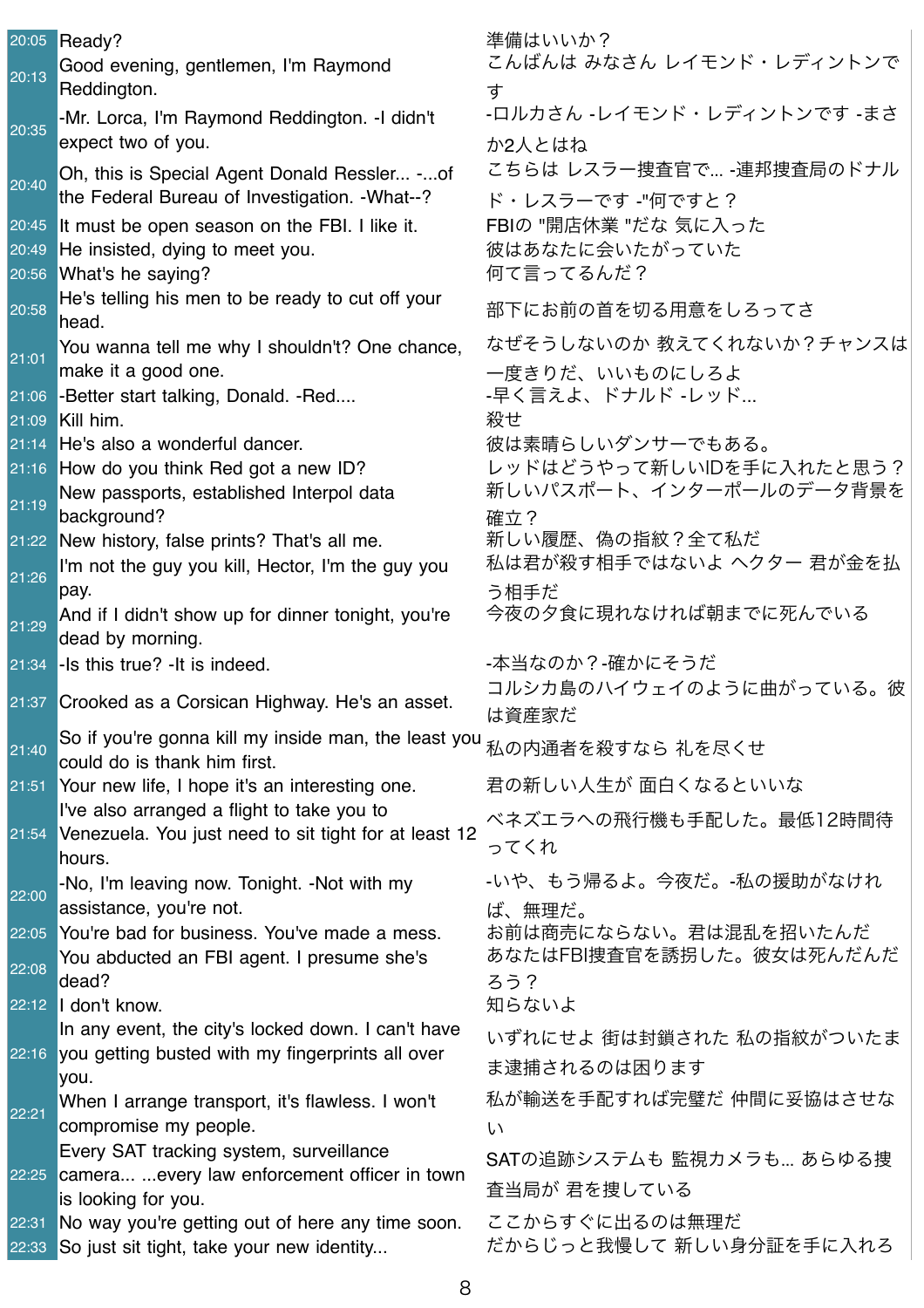| 22:36          | catch a ride on my plane and let me clean up<br>your mess. | 俺の飛行機に乗れ そしてお前の尻拭いをさせろ                                                     |
|----------------|------------------------------------------------------------|----------------------------------------------------------------------------|
| 22:39          | -Full service provider, huh? - Yes.                        | -フルサービスプロバイダーだって?-そうだ                                                      |
| 22:43          | So where is the man holding the agent?                     | それで、捜査官を捕まえた男はどこにいるんだ?                                                     |
|                | You have a problem with me disposing of this               | この女を始末するのに 何か問題があるのか?キー                                                    |
| 22:46          | bitch? Agent Keen will soon disappear.                     | ン捜査官はすぐに姿を消すだろう                                                            |
| 22:51          | That is the price for taking everything I have.            | 私の全てを奪った代償だ                                                                |
| 22:54          | See, that's the problem right there.                       | ほら そこが問題だ                                                                  |
| 22:57          | You let your emotions get the best of you                  | 感情に流された                                                                    |
|                | which is how people wind up in jail, Hector.               | そうやって人は刑務所に送られるんだ ヘクター 愚                                                   |
| 22:59          | Stupid people.                                             | かな人間だ                                                                      |
|                | I need the name and location of the man holding            | エリザベス・キーンを 幽閉している男の名前と場                                                    |
| 23:03          | Elizabeth Keen.                                            | 所が 必要だ                                                                     |
|                | Are you sure it is not you who's acting on                 | 感情的になっているのは あなたではありません                                                     |
| 23:09          | emotion? This sounds personal.                             | か?個人的な話に聞こえる                                                               |
| 23:15          | You got me, it is personal. I want your man.               | そうだ 個人的な事だ その男が欲しい                                                         |
| 23:21          | So let me spell it out for you.                            | "だから はっきり言ってやる                                                             |
| 23:23          | You get away, Agent Ressler here saves Agent               | お前は逃げろ レスラー捜査官はキーン捜査官を助                                                    |
|                | Keen.                                                      | ける                                                                         |
| 23:27          | He looks good and everyone feels better about              | 彼は見栄えが良くなり みんな気分が良くなる                                                      |
|                | themselves.                                                |                                                                            |
| 23:31          | I need a name, now.                                        | 名前を言え 今すぐ                                                                  |
| 23:34          | I don't have a name and I have no idea where he            | 名前もないし どこに連れて行ったかも判らない                                                     |
|                | took her.                                                  | では幸運を祈る ロルカさん                                                              |
| 23:41<br>23:45 | Then good luck to you, Mr. Lorca.<br>I have a contact.     | 連絡先があります                                                                   |
| 23:48          | That is all.                                               | 以上です                                                                       |
| 23:57          | Tell me about the suspect.                                 | 容疑者について教えて下さい                                                              |
|                |                                                            | Got a contact from Lorca, brought us to a mailbox ロルカからの連絡で Gタウンにある郵便箱のレンタ |
| 23:59          | rental place in G-Town.                                    | ル屋に行き着きました                                                                 |
|                | Name of the mailbox rental was an alias, Bill              | 郵便受けのレンタル名は偽名で ビル・コナーズで                                                    |
| 24:03          | Conners.                                                   | した                                                                         |
|                | We found his driver's license at the DMV and               |                                                                            |
|                | 24:06 matched his fingerprints to chemical purchases       | 免許証から指紋を採取し メリーランド州で購入さ                                                    |
|                | in Maryland.                                               | れた 化学薬品と照合しました                                                             |
|                |                                                            | シチューメイカーの名は スタンレー・R・コーニッ                                                   |
| 24:11          | The Stewmaker has a name, Stanley R. Kornish.              | シュ メリーランド州のキツミラーで歯科医院を経                                                    |
|                | Runs a dental practice in Kitzmiller, Maryland.            | 営しています。                                                                    |
|                | Not a hundred percent, but Kornish is person of            | 100%ではありませんが、コーニッシュは重要人物                                                   |
| 24:17          | interest number one.                                       | です。                                                                        |
| 24:20          | -I hope you're on your way to Kitzmiller. -We are.         | -キツミラーに向かってるんだろうな?-そうだ                                                     |
| 24:45          | Time to go.                                                | そうだ                                                                        |
| 25:19          | My name is Elizabeth, I have a name. I'm a person          | 私の名前はエリザベス、名前がある。私は人間で、                                                    |
|                | and I have a husband.                                      | 夫がいます。                                                                     |
|                | 25:24 I want you to know who I am.                         | 私が誰なのか知って欲しい                                                               |
| 25:33          | Dogs are not our whole life but they do make               | 犬は私たちの人生のすべてではありませんが、彼ら                                                    |
|                | some lives whole.                                          | はいくつかの人生を全うすることができます。                                                      |
| 25:37          | Dembe, would you dial the Maryland State Office            | デンベ メリーランド州動物管理局に 電話してくれ                                                   |
|                | of Animal Control, please?                                 | ないか?                                                                       |
| 25:46          | Come on.                                                   | さあ                                                                         |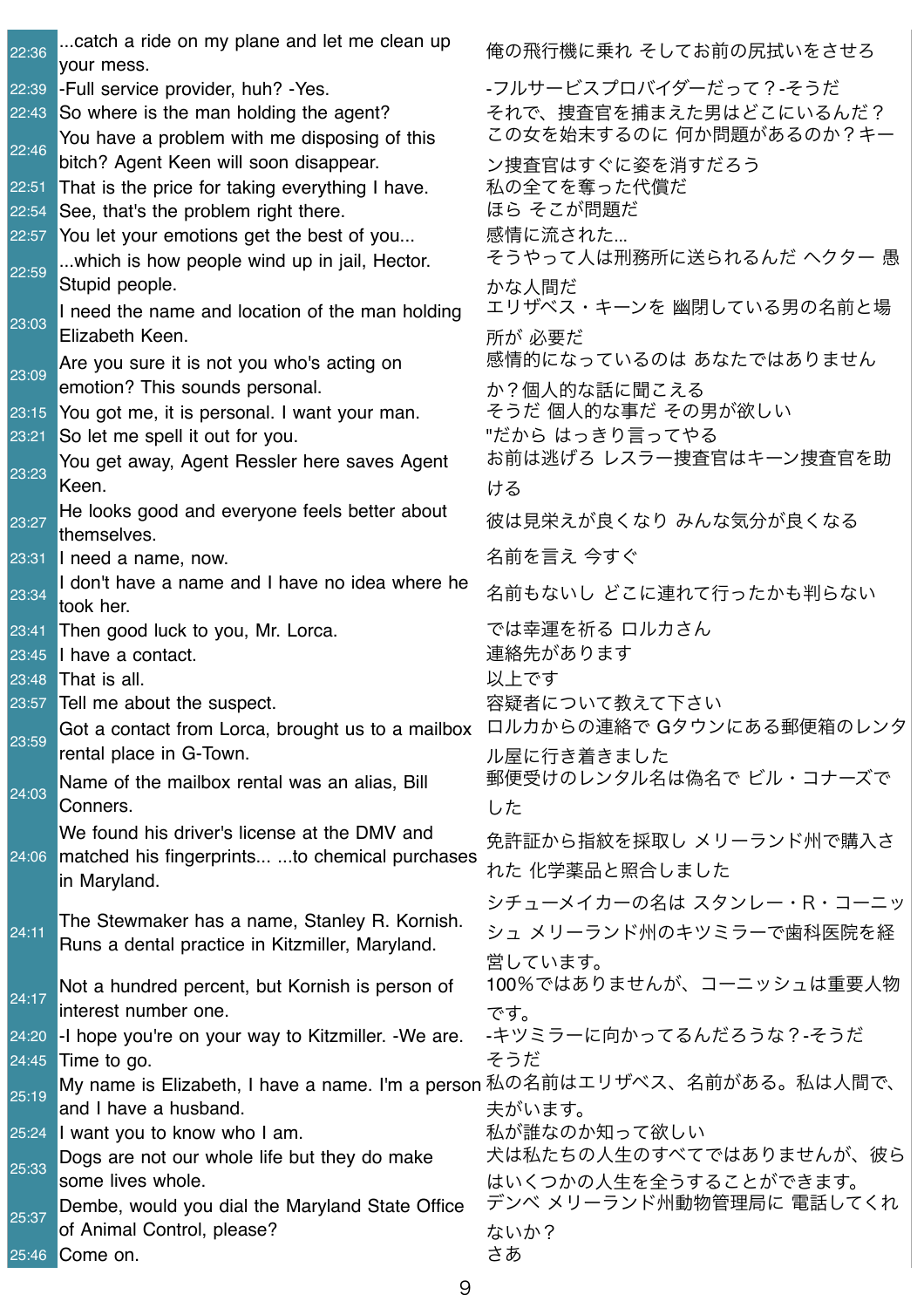| 25:48 | Maryland Animal Control, this is Diana. Can I help<br>you?                   | メリーランド州動物管理局 ダイアナです 何かご用<br>ですか?                  |
|-------|------------------------------------------------------------------------------|---------------------------------------------------|
| 25:51 | Yes, hello, Diana, this is Stanley Kornish. I'm in a<br>bit of a panic.      | はい もしもし ダイアナです 私はスタンレー・コー<br>ニッシュです 少しパニックになっています |
| 25:56 | My dog has gotten out and I've lost my cell phone<br>with the tracking code. | 犬が外に出てしまって 追跡番号の入った 携帯電話<br>をなくしてしまって             |
| 26:00 | I was wondering if I might bother you for the<br>code                        | もしよかったら…コードを教えてもらえませんか?                           |
| 26:03 | and if you could reboot the application for this<br>mobile device.           | …そしてこの携帯電話のアプリケーションを 再起<br>動することができるかどうか。         |
|       | 26:08 He's an emotional support dog.                                         | 彼は感情支援犬なんです                                       |
| 26:10 | Please hurry. My heart, it's pounding and I'm<br>having trouble breathing.   | 急いでくれ 心臓がドキドキして息苦しいの                              |
|       | 26:22 Who are you?                                                           | あなたは誰ですか?                                         |
|       | $26:25$ <b>I</b> deserve that at least, since you're gonna kill me.          | 私を殺そうとしてるんだから 少なくとも私にはそ                           |
|       |                                                                              | の資格があるわ                                           |
| 26:33 | I mean, you understand decency, don't you? At the<br>very least              | つまり、あなたは良識を理解しているのでしょう?<br>最低でも                   |
| 26:36 | I should know the name of the person who's<br>gonna take my life.            | 私の人生を奪おうとする者の名を知るべきだ。                             |
|       | 26:45 I know the name they call you out there.                               | 向こうで呼ばれてる名前は知ってる。                                 |
| 26:48 | It's disparaging, disrespectful.                                             | 軽蔑的で、無礼な名前だ。                                      |
|       | 26:52 But it's not who you are, is it?                                       | でも、それはあなたが誰であるかということではな                           |
|       |                                                                              | いのでしょう?<br>あなたが自分自身についてどう感じているかではな                |
|       | 26:55 It's not how you feel about yourself.                                  |                                                   |
|       | 26:59 What name are you referring to?                                        | いのです。<br>どんな名前を言ってるんだ?                            |
|       | 27:02 You don't know?                                                        | 知らないのか?                                           |
|       |                                                                              | -どんな名前だ?-みんなあなたをシチューメイカー                          |
|       | 27:17 - What name? - They call you the Stewmaker                             | と呼んでるわ                                            |
|       | because of the chemicals you use to dissolve                                 | シチューメイカーと呼ばれている…人体を溶かすの                           |
| 27:22 | human bodies.                                                                | に使う化学物質のせいだ。                                      |
| 27:30 | -Nature. - What about nature?                                                | -自然だ -自然がどうした?                                    |
|       | 27:36 It's the transference of energy.                                       | エネルギーの伝達だ                                         |
| 27:41 | Energy                                                                       | エネルギーは                                            |
| 27:45 | cannot die.                                                                  | …死ぬことはない                                          |
| 27:47 | It can only be transformed.                                                  | 変身するのみだ。                                          |
| 27:49 | Is that what you do? Transform energy?                                       | それが君の仕事か?エネルギーの変換?                                |
| 27:53 | That's what nature does, when the body dies.                                 | 肉体が死ねば 自然はそうする                                    |
|       | 27:58 -But you do it very differently. -Yes.                                 | -でも、あなたは違うやり方をする。-そうだ                             |
|       | 28:02 Faster. Cleaner.                                                       | より速く より速く、よりきれいに                                  |
| 28:08 | <b>Better.</b>                                                               | より良く<br>行け、行け、行け                                  |
| 28:14 | Go, go, go.<br>-FBI, hands where we can see them. -Oh, my,                   | -FBIだ、両手を見えるところに出せ。-ああ、神                          |
| 28:16 | God!                                                                         |                                                   |
|       | -What? Oh, my God! What? -Let me see your                                    | 様!                                                |
| 28:18 | hands!                                                                       | -何?何?両手を見せろ!                                      |
| 28:21 | Everything's okay, we're FBI.                                                | 大丈夫 私たちはFBIよ                                      |
|       | 28:23 -Mom! - Where are you taking my son?                                   | -母さん!-息子をどこに連れて行くんだ?                              |
|       | 28:25 - He'll be fine. - Everything's gonna be okay.                         | -彼は大丈夫です -すべてうまくいくわ。                              |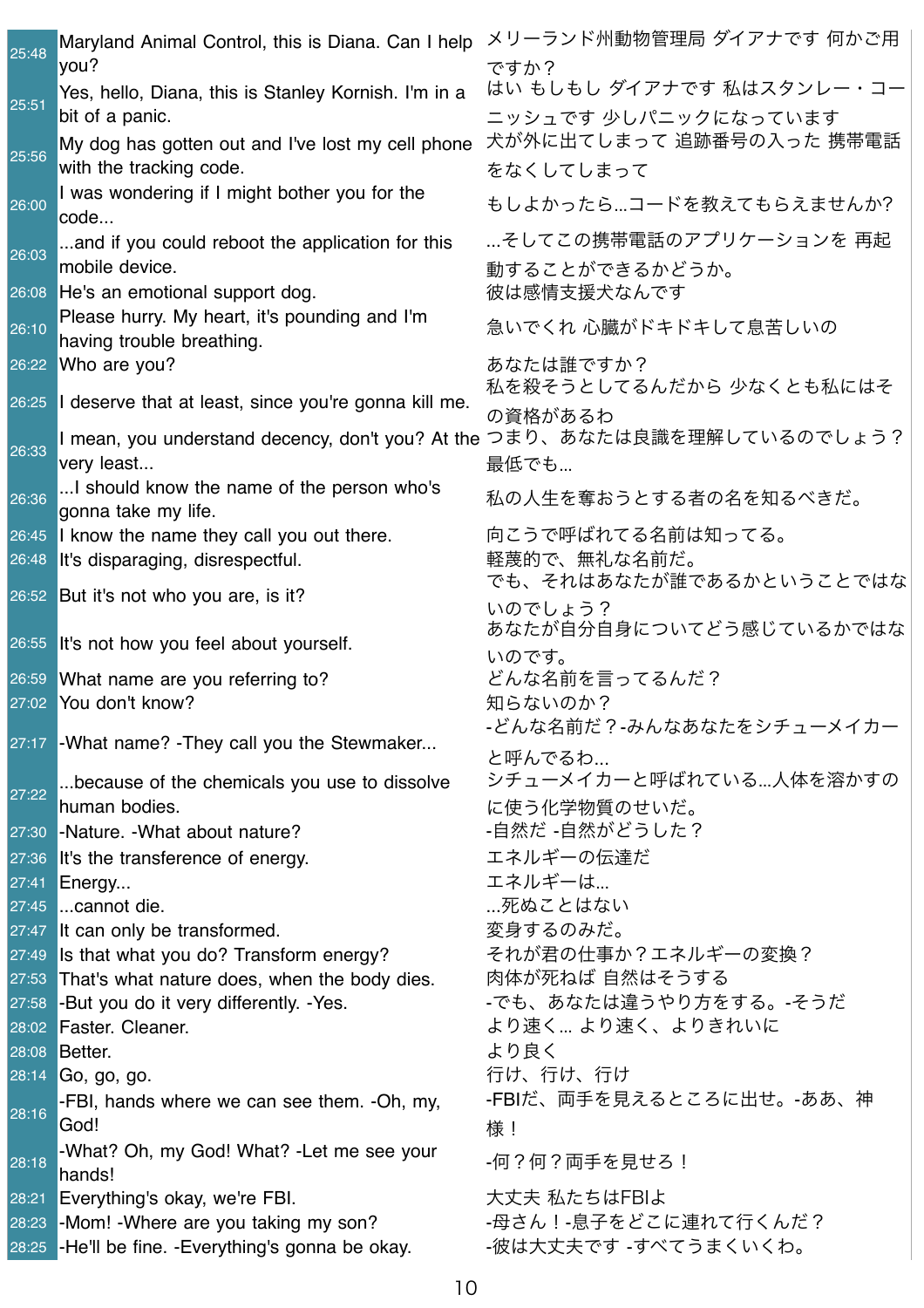28:27 -He'll be fine. Are you Elleanor Kornish? -Yes. -彼は大丈夫だ。エルレノア・コーニッシュさんで すか?-そうです 28:30 -Is your husband Stanley Kornish? -Yes. -ご主人はスタンレー・コーニッシュさん?-はい 28:33 -Where is he now? -I don't know, he isn't here. -今どこに?-わからないわ ここにはいないの 28:35 What's happening? Why do you wanna talk to Stanley? どうしたんですか?なぜスタンレーと話をしたいん だ? 28:39 -Where is my boy? -Easy, easy. http://www.edicaldedu.com/aid=28:39 -落ち着け、落ち着け。 28:41 He'll be fine, ma'am. He'll be fine. 彼は大丈夫です、奥様。彼は大丈夫です 28:43 What about family? You seem like... 家族はどうだ?あなたはまるで... 28:49 ...a father. ...父親のようだ 28:55 Do you have kids? A son? アンチング 子供はいるの? 息子は? 29:03 A son then. How old is he? How old is your son?<br>29:03 A son then. How old is he? How old is your son? すか? |29:08 | He's 11. 11歳です。 29:14 My son, he's 11. I married late. <br>29:14 My son, he's 11. I married late. <br>29:14 My son, he's 11. I married late. 29:19 Nice woman. いいちだい 29:23 I knew it, a caring father. やっぱりね、面倒見のいい父親だ。 29:28 What about you? Are you a mother? あなたはどうなの?母親なのか? 29:32 No. いいえん しんじょう しんしょう しんしょう しんしょう しんしょう しんしょう 29:38 That's good. 29:38 That's good. 29:41 I was asked to make you suffer. I'm sorry, it's my liob. あなたを苦しめるように頼まれたのよ すまない、 仕事なんだ。 29:46 It's my job to read people and you're not a killer. 人を読むのが仕事だ君は殺人者ではない 29:50 I'm a lot of things, Liz. インパントランチング 私は多くのことをする リズ 29:53 There's a nerve cluster just under the shoulder mere's a nerve cluster just under the shoulder 肩の筋肉の下に 神経が集中してるんだ 29:56 The pain should be quite intense. アイナン 痛みはかなり強いはずだ 30:05 My husband's a dentist. He would never do anything wrong. 夫は歯科医です 彼は間違ったことはしない 30:09 Where do you think he might be now, Mrs. where do you think he ringitt be now, wirs.  $\Rightarrow$  今どこにいると思います?コーニッシュさん 30:11 It's the weekend. He likes to get away. He goes |แร uie weekend. Не likes to get away. Не goes \_\_\_\_\_\_\_\_\_\_\_\_\_\_\_\_\_\_\_\_\_\_\_\_\_\_\_\_\_\_\_\_\_\_<br>|fishing. 30:14 -Where does he fish? -We have a little cabin up -wriere does ne nsm: -we have a little cabin up \_\_\_どこで釣りを?-小さなキャビンがあって...<br>in.... 30:19 -I don't go there, it's his place. -Tell us about the cabin. -私は行きません、彼の場所です。-その小屋のこと を教えてください。 30:23 It's not far, up at Backbone Mountain. Kind of in the middle of nowhere. バックボーン・マウンテンにあるんだ。人里離れた 場所だ 30:28 <mark>Near Lamb Knolls, I think.</mark> ファントリングルズの近くだと思う。 30:30 -What's the name of the road? -Up there they don't <sub>-道の名前は?-あそこには名前がないんだ。<br>have names.</sub> 30:34 Some of the roads aren't even roads, they're just oome or the roads arent even roads, they re just <sub>森に続く未舗装の道なんだ</sub> 30:38 Please. I have to know, what has Stanley done? 頼む、知りたいんだ スタンレーが何をしたんだ? 30:41 I need a chopper now. I want TacOps on site Theed a chopper now. I want TacOps on site  $\hspace{1cm} \wedge$ リが必要だ。1時間以内に現場に急行させろ...<br>within the hour... 30:44 ...and call ahead to forestry, we're gonna need ...and can ariead to forestry, we re gonna rieed<br>guys that know those woods. 30:49 We're getting very close, Dembe. アイデンベ 30:51 Pull in at the next shop, we're gonna need meat. 次の店に寄れ 肉が必要だ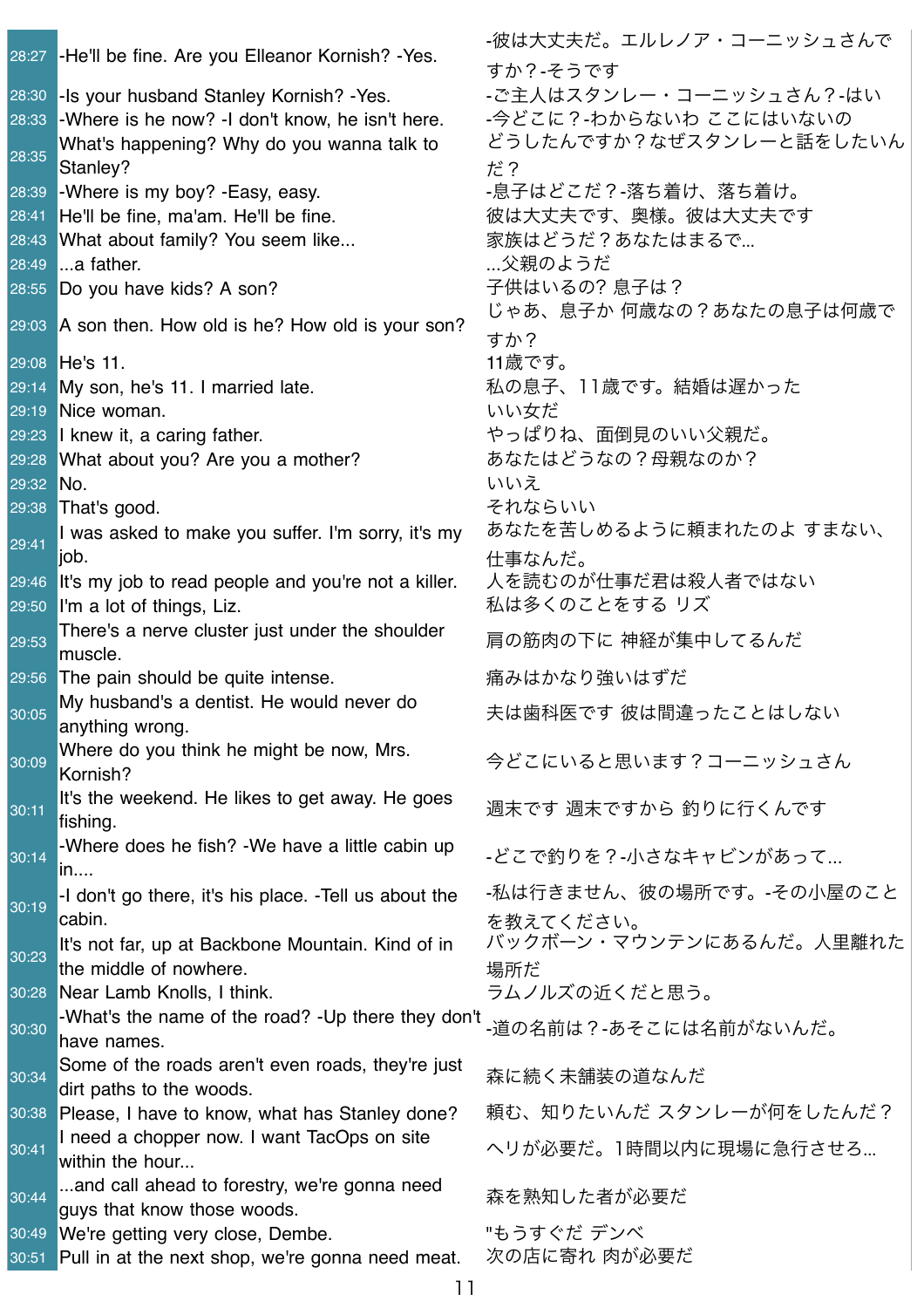| 30:54 | Tell me, how does it work?                                                                        | どうやるんだ?                                |
|-------|---------------------------------------------------------------------------------------------------|----------------------------------------|
| 30:58 | How do you make them disappear so perfectly?                                                      | どうやったら 完璧に消せるんだ?                       |
|       | 31:02 It is perfect, isn't it?                                                                    | 完璧でしょう?                                |
|       | 31:12 - What did you give me? - A sedative.                                                       | -私に何を与えた?-鎮静剤だ                         |
| 31:14 | It'll eventually causes paralysis, yet maintain your<br>sensitivity to pain.                      | 鎮静剤だ 最終的に麻痺を引き起こすが 痛みに対す<br>る感受性は維持される |
| 31:25 | Hey, you don't have to watch this, do you? Why                                                    | おい、こんなの見る必要ないだろ?遊びに行ったら                |
|       | don't you go play? Go play.                                                                       | どうだ?遊べば?<br>なんでこんなことしてるの?命を奪うのではなく、    |
| 31:29 | Why are you doing this? You don't take life, you<br>clean up death.                               | 死を浄化するんだ。                              |
|       |                                                                                                   |                                        |
| 31:34 | Everything changes, everything evolves. This is my <sub>すべては変化し、進化する これは私の進化だ</sub><br>evolution. |                                        |
|       | 31:38 You know what I think?                                                                      | 私が何を考えているかわかるか?                        |
|       | I think this idea of you vanishing people to aid                                                  |                                        |
| 31:41 | nature is a lie.                                                                                  | 自然を救うために人を消すというのは嘘だと思う。                |
| 31:46 | I think you're trying to dissolve something else.<br>Your past maybe?                             | あなたは何かを消そうとしている。あなたの過去と<br>か?          |
| 31:49 | Whatever that horrible thing was that twisted you<br>up inside                                    | あなたを捻じ曲げた 恐ろしいもの                       |
|       | 31:53 and made you into the freak that you are!                                                   | そして今のような 異常者になった!                      |
|       | 32:08 We're gonna run two team lines here.                                                        | チームラインを2本引くぞ                           |
|       | 32:10 One from Lamb Knolls to the southwest road.                                                 | 1つはラムノルスから南西の道路へ                       |
| 32:12 | The other from the fire road back to the lake. Let's                                              | もう1つは湖に向かう道路だ さあ、行こう                   |
|       | move.                                                                                             |                                        |
|       | 33:22 You know, I was wrong about you.                                                            | 俺はお前を誤解していた                            |
| 33:27 | You're not perfect.                                                                               | あなたは完璧じゃない                             |
|       | 33:48 Hello, Lizzy.                                                                               | やあ、リジー                                 |
| 33:51 | The effects will dissipate soon. You're gonna be<br>fine.                                         | 影響はすぐに消えるわ きっと元気になる                    |
|       | 34:13 Okay.                                                                                       | よし                                     |
|       | 34:17 Should we get started?                                                                      | そろそろ始めるか?                              |
|       | 34:36 A farmer comes home one day to find                                                         | ある農夫が家に帰ると…                            |
| 34:38 | that everything that gives meaning to his life is<br>gone.                                        | …彼の人生に意味を与えているもの全てが 失われて<br>いた         |
|       | 34:43 Crops are burned, animals slaughtered                                                       | 作物は焼かれ、動物は屠殺された                        |
| 34:47 | bodies and broken pieces of his life strewn<br>about.                                             | 死体と壊れた破片が散乱していた                        |
|       | Everything that he loved, taken from him. His                                                     | 彼が愛したものすべてが奪われたのだ 彼の子供た                |
| 34:50 | children.                                                                                         | ち                                      |
|       | 34:56 One can only imagine the pit of despair.                                                    | その絶望の淵は想像に難くありません。                     |
|       | The hours of Job-like lamentations, the burden of                                                 |                                        |
| 35:01 | existence.                                                                                        | ヨブ記のような嘆きの時間、存在の重荷。                    |
| 35:07 | He makes a promise to himself in those dark                                                       | 彼はその暗黒の時間の中で、自分自身にある約束を                |
|       | hours.                                                                                            | する。                                    |
|       | 35:12 A life's work erupts from his                                                               | 彼の中から、ライフワークが噴出する……。                   |
| 35:17 | knotted mind.                                                                                     | その時、彼の心の中にあるものは……。                     |
| 35:22 | Years go by.                                                                                      | 年月が経つ。                                 |
| 35:25 | His suffering becomes                                                                             | 彼の苦しみは                                 |
| 35:30 | complicated.                                                                                      | 複雑になっていく。                              |
|       | 35:32 One day he stops.                                                                           | ある日、彼は立ち止まる。                           |
| 35:34 | The farmer who                                                                                    | 農夫は                                    |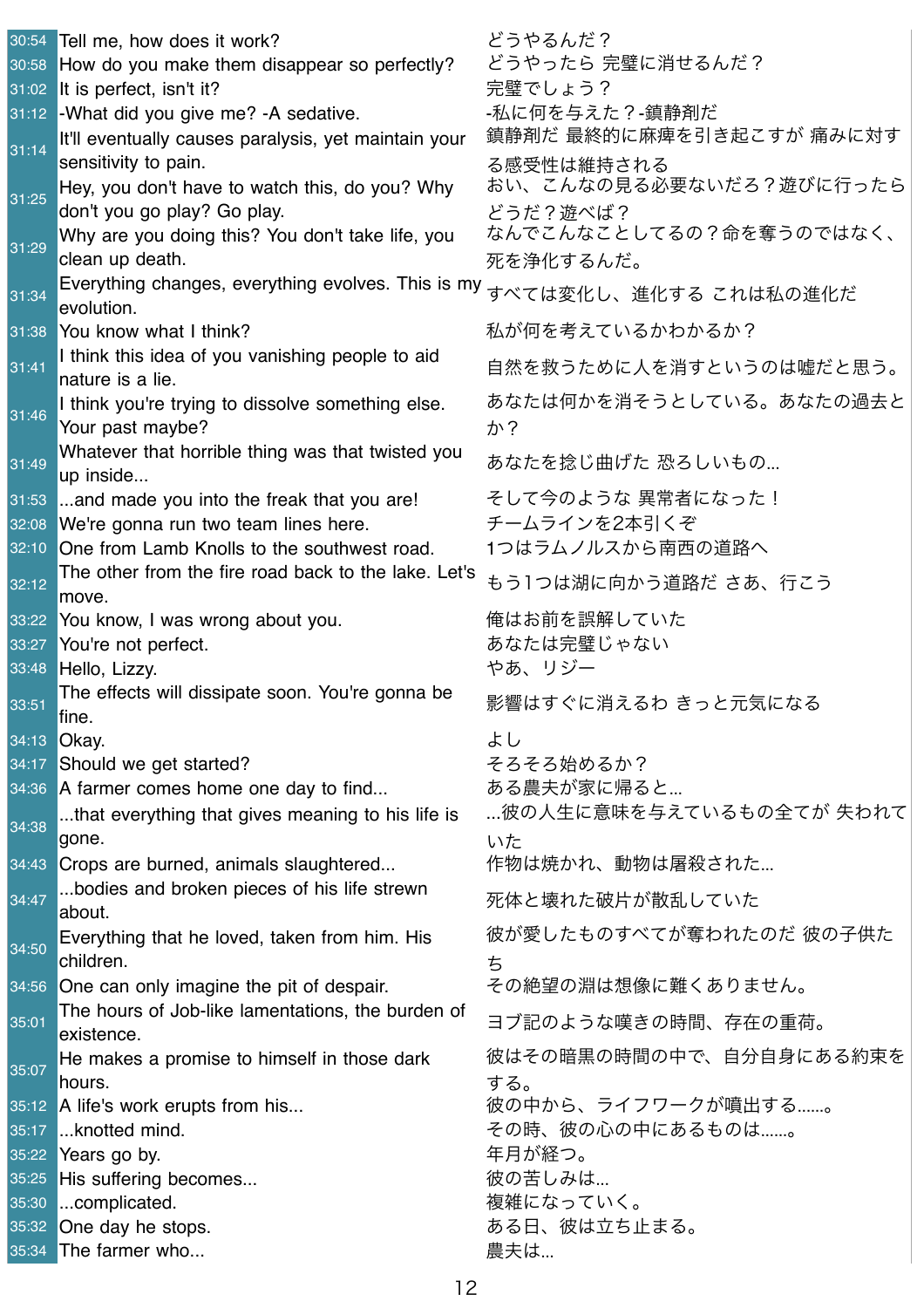|                | 35:38  is no longer a farmer                                                                      | …もはや農夫ではない…                                                               |
|----------------|---------------------------------------------------------------------------------------------------|---------------------------------------------------------------------------|
|                | 35:42  sees the wreckage he's left in his wake.                                                   | 彼が残した残骸を見た。                                                               |
|                | 35:46 It is now he who burns, it is he who slaughters                                             | 焼いたのは彼だ 虐殺したのは彼だ                                                          |
|                | 35:56 and he knows in his heart he must pay.                                                      | …そして、彼は心の中で彼が支払うべきことを知っ                                                   |
|                |                                                                                                   | ています。                                                                     |
| 36:06          | -Doesn't he, Stanley? -No, Red.                                                                   | -そうだろ、スタンレー?-いや、レッド。                                                      |
| 36:10          | He couldn't help it.                                                                              | そうだ レッド どうしようもない                                                          |
| 36:14          | Maybe you're right, maybe he could change.                                                        | 君の言うとおりだ 彼は変われるかもしれない                                                     |
| 36:19          | Maybe he's not damaged beyond repair.                                                             | 彼は修復不可能なほど傷ついてないかもしれない                                                    |
| 36:23          | Maybe he could make amends to all those that                                                      | 彼が傷つけた人たちに 償いをすることができるか                                                   |
|                | he's hurt so terribly.                                                                            | もしれない                                                                     |
|                | 36:32 Or maybe not.                                                                               | そうでないかもしれない                                                               |
| 36:49          | -Where's Kornish? -We've had a little incident.                                                   | -コーニッシュはどこだ?-ちょっとした事件があっ                                                  |
|                |                                                                                                   | たんだ                                                                       |
|                | 36:52 Agent Keen needs medical attention.                                                         | キーン捜査官には治療が必要です<br>-どうやって入ったんだ?-きれいなブラウスだね。                               |
| 36:58<br>37:03 | -How did you get in here? -That's a pretty blouse.<br>Get a medic in here now. It's all over now. | すぐに衛生兵を呼べ もう終わったことだ。                                                      |
| 37:06          | It's over now, it's okay. You're gonna be okay.                                                   | もう終わったんだ、大丈夫だ。もう大丈夫だ                                                      |
|                | 38:12 Here. It's horrifying                                                                       | ここだ 恐ろしいことだが                                                              |
|                | but at least you can give peace of mind to some                                                   | …しかし、少なくともいくつかの家族に心の安らぎ                                                   |
| 38:15          | of the families.                                                                                  | を与えることができます。                                                              |
|                | 38:20 You're no better than him.                                                                  | あなたは彼より 劣っている                                                             |
|                | You gonna tell on me, Lizzy? Tell Harold how bad                                                  |                                                                           |
| 38:21          | I've been?                                                                                        | 私を疑っているのか?ハロルドに私の悪口を?                                                     |
| 38:29          | -You're a monster. -Yes.                                                                          | -あんたは怪物よ。-そうだ                                                             |
|                |                                                                                                   | -それでどうやって生きていけるんだ?-あなたの命                                                  |
|                | 38:43 - How can you live with that? - By saving your life.                                        | を救うことで                                                                    |
|                | 38:57 The book I just gave Agent Keen should help                                                 | キーン捜査官に渡した本が役に立つはずだ                                                       |
| 39:00          |                                                                                                   | to put Lorca or many of his kind, away for a nice, ロルカやその同類を長い間閉じ込めるのに役立つ |
|                | long time.                                                                                        | はずだ。                                                                      |
| 39:05          | -But Lorca got away. -Cost of doing business.                                                     | -"しかし ロルカは逃げた -"商売の代償                                                     |
| 39:10          | No. You're not just gonna let him go. He was                                                      | いいえ 放っておけないでしょ?彼は攻撃的だ 気に                                                  |
|                | offensive, you didn't like that.                                                                  | 入らないのか?                                                                   |
|                | $39:17$ He is on my jet.                                                                          | 彼は私のジェットに乗っている                                                            |
| 39:52          | I know things have been a little weird between us                                                 | 最近 僕達の間に 少し奇妙な事があったのは知って                                                  |
|                | lately.                                                                                           | いる                                                                        |
| 39:56          | I think what we were talking about, getting out of                                                | 数日町を離れるというのはどうだろう?                                                        |
|                | town for a few days?                                                                              | 私たちは本当にそれを利用することができると思い                                                   |
|                | 40:00 I think we could really use it.                                                             | ます。                                                                       |
|                | 40:05 So I booked it.                                                                             | だから予約した                                                                   |
|                | It's just three nights back at that place we love, the 3泊だけだ俺達の好きなテラミー・コーブ・インに                    |                                                                           |
| 40:08          | Tellamy Cove Inn.                                                                                 | だ                                                                         |
|                | You know, it has that restaurant that you like and it                                             |                                                                           |
| 40:14          | might be fun.                                                                                     | 君の好きなレストランもあるし楽しいと思うんだ                                                    |
| 40:20          | Yeah?                                                                                             | そうなの?                                                                     |
| 40:24          | We're gonna get through this, I promise.                                                          | 私達なら乗り切れるわ 約束する                                                           |
| 39:52          | I know things have been a little weird between us                                                 | 最近、私たちの間で少し奇妙なことがあったのは知                                                   |
|                | lately.                                                                                           | っています。                                                                    |